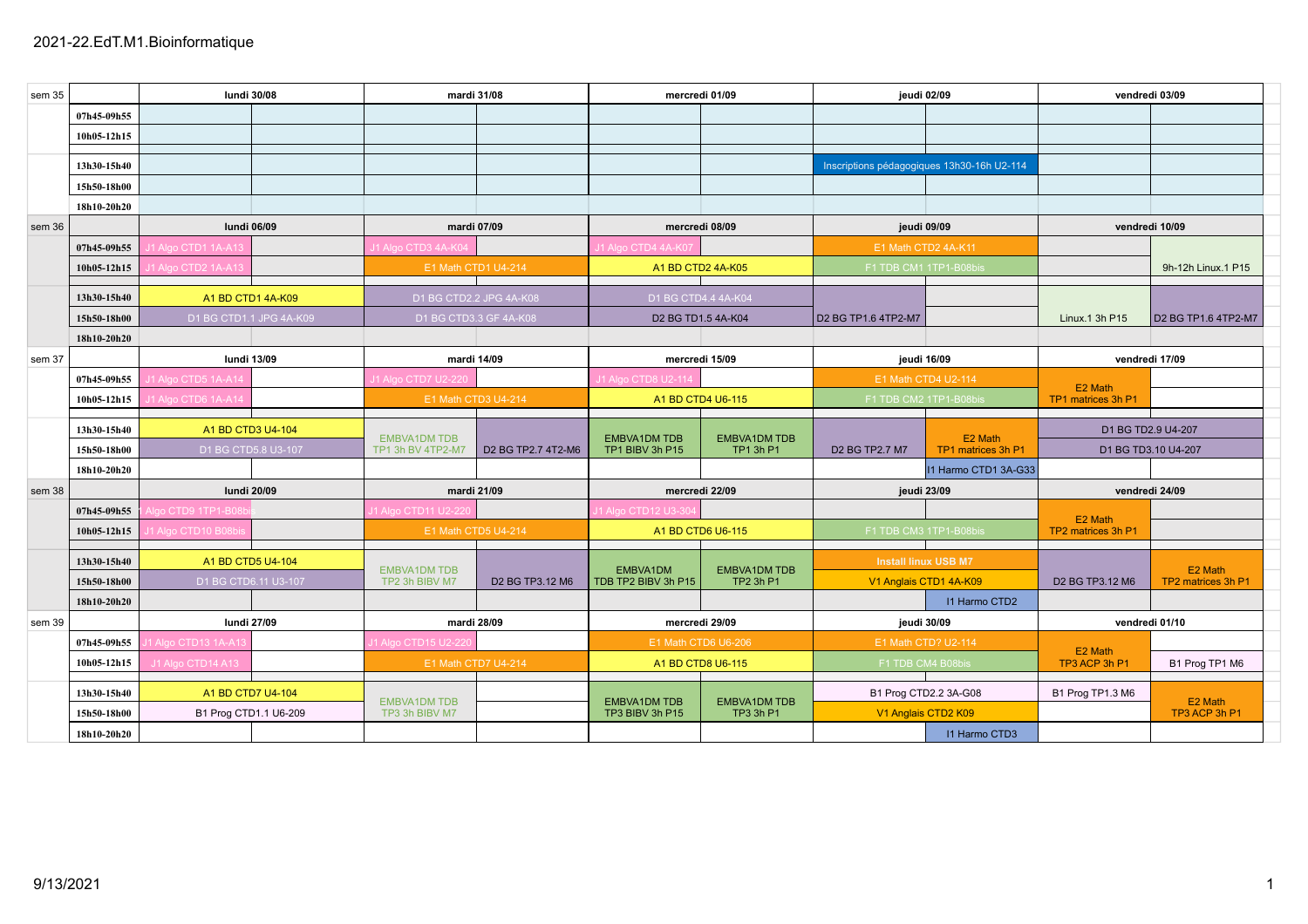| sem 40     |             | lundi 04/10           |                                | mardi 05/10                            |                 | mercredi 06/10                         |                                  | jeudi 07/10                             |                      | vendredi 08/10                                          |                    |
|------------|-------------|-----------------------|--------------------------------|----------------------------------------|-----------------|----------------------------------------|----------------------------------|-----------------------------------------|----------------------|---------------------------------------------------------|--------------------|
|            | 07h45-09h55 |                       |                                |                                        |                 |                                        |                                  |                                         |                      |                                                         | B1 Prog TP2 M7     |
|            | 10h05-12h15 |                       |                                | EMBIA1JM Algo CT anticipé U6-219       |                 | A1 BD CTD10 U6-115                     |                                  | F1 TDB CM5 B08bis                       |                      | E2 Math<br>TP4 equadiff 4h M6                           | B1 Prog TP3 M7     |
|            |             |                       |                                |                                        |                 |                                        |                                  |                                         |                      |                                                         |                    |
|            | 13h30-15h40 | A1 BD CTD9 U3-101     |                                | <b>EMBVA1DM TDB</b>                    |                 | <b>EMBVA1DM TDB</b>                    | <b>EMBVA1DM TDB</b>              | B1 Prog CTD4.7 3A-G08                   |                      | B1 Prog TP2.5 M6                                        | E2 Math            |
|            | 15h50-18h00 | B1 Prog CTD3.4 U6-209 |                                | TP4 3h BIBV M7                         |                 | TP4 BIBV 3h P15                        | TP4 3h P1                        | V1 Anglais CTD3 K09                     |                      | B1 Prog TP3.6 M6                                        | TP4 equadiff 4h M7 |
|            | 18h10-20h20 |                       |                                |                                        |                 |                                        |                                  |                                         | <b>I1 Harmo CTD4</b> |                                                         |                    |
| sem 41     |             | <b>lundi 11/10</b>    |                                | mardi 12/10                            |                 |                                        | mercredi 13/10                   | jeudi 14/10                             |                      | vendredi 15/10                                          |                    |
|            | 07h45-09h55 |                       |                                | génotoul bioinfo-biostats              |                 |                                        |                                  |                                         |                      |                                                         | B1 Prog TP4 M7     |
|            | 10h05-12h15 | 9h-12h Linux.2 U1-201 |                                |                                        |                 |                                        | 9h-12h Linux.2 U1-201            | <b>EMBIA1D CT anticipé BG U1-Denjoy</b> |                      |                                                         | B1 Prog TP5 M7     |
|            | 13h30-15h40 | A1 BD TP1 P1          |                                |                                        |                 |                                        |                                  | B1 Prog CTD6.11 3A-G08                  |                      | B1 Prog TP4.9 M6                                        |                    |
|            | 15h50-18h00 | B1 Prog CTD5.8 U6-209 |                                | <b>EMBVA1DM TDB</b><br>TP5 3h BIBV M7  |                 | <b>EMBVA1DM TDB</b><br>TP5 BIBV 3h P15 | <b>EMBVA1DM TDB</b><br>TP5 3h P1 | V1 Anglais CTD4 K09                     |                      | B1 Prog TP5.10 M6                                       |                    |
|            | 18h10-20h20 |                       |                                |                                        |                 |                                        |                                  |                                         | <b>I1 Harmo CTD5</b> |                                                         |                    |
| sem 42     |             | <b>lundi 18/10</b>    |                                | mardi 19/10                            |                 | mercredi 20/10                         |                                  | jeudi 21/10                             |                      | vendredi 22/10                                          |                    |
|            | 07h45-09h55 |                       |                                |                                        |                 |                                        |                                  |                                         |                      |                                                         |                    |
|            | 10h05-12h15 | 9h-12h Linux.3 U1-201 | E2 Math<br>TP5 proba 3h U1-202 |                                        |                 | E2 Math<br>TP5 proba 3h U1-202         | 9h-12h Linux.3 U1-201            | K1 Graph CTD1.1 3A-G33                  |                      |                                                         |                    |
|            |             |                       |                                |                                        |                 |                                        |                                  |                                         |                      |                                                         |                    |
|            | 13h30-15h40 | A1 BD TP2 P1          | B1 Prog TP6 U1-202             | B1 Prog TP7.13 U1-202                  | A1 BD TP2 P1    | G1 GEQ CM1 B08bis                      |                                  | G1 GEQ CM2 B08bis                       |                      | G1 GEQ CM3 B08bis                                       |                    |
|            | 15h50-18h00 | B1 Prog TP6.12 P15    | A1 BD TP1 P1                   |                                        | B1 Prog TP7 P1  |                                        |                                  | V1 Anglais CTD5 K09                     |                      |                                                         |                    |
|            | 18h10-20h20 |                       |                                |                                        |                 |                                        |                                  |                                         | <b>I1 Harmo CTD6</b> |                                                         |                    |
| sem 43     |             | lundi 25/10           |                                | mardi 26/10                            |                 | mercredi 27/10                         |                                  | jeudi 28/10                             |                      | vendredi 29/10                                          |                    |
|            | 07h45-09h45 |                       |                                |                                        |                 |                                        |                                  |                                         |                      |                                                         |                    |
|            | 10h05-12h05 | 9h-12h Linux.4 U2-201 |                                | <b>EMBIA1E CT Anticipé Math U2-114</b> |                 |                                        | 9h-12h Linux.4 U1-201            | K1 Graph CTD2.2 3A-G11                  |                      |                                                         |                    |
|            | 13h30-15h30 | A1 BD TP3 P1          | B1 Prog TP8 U1-202             | B1 Prog TP9.15 P15                     | A1 BD TP3 P1    |                                        |                                  | GM GEQ CM4 B08bis                       |                      |                                                         |                    |
|            | 15h50-18h00 | B1 Prog TP8.14 P1     |                                |                                        | B1 Prog TP9 P15 |                                        |                                  | V1 Anglais CTD6 K09                     |                      | EMBVA1DM TDB TP6 3h BI + BV<br>Exam CC sur ordi M6 & M7 |                    |
|            | 18h10-20h20 |                       |                                |                                        |                 |                                        |                                  |                                         | <b>I1 Harmo CTD7</b> |                                                         |                    |
| sem 44     |             | lundi 01/11           |                                | mardi 02/11                            |                 | mercredi 03/11                         |                                  | jeudi 04/11                             |                      | vendredi 05/11                                          |                    |
|            | 07h45-09h55 |                       |                                |                                        |                 |                                        |                                  |                                         |                      |                                                         |                    |
| <b>VAC</b> | 10h05-12h15 |                       |                                |                                        |                 |                                        |                                  |                                         |                      |                                                         |                    |
|            | 13h30-15h40 |                       |                                |                                        |                 |                                        |                                  |                                         |                      |                                                         |                    |
|            | 15h50-18h00 |                       |                                |                                        |                 |                                        |                                  |                                         |                      |                                                         |                    |
|            | 18h10-20h20 |                       |                                |                                        |                 |                                        |                                  |                                         |                      |                                                         |                    |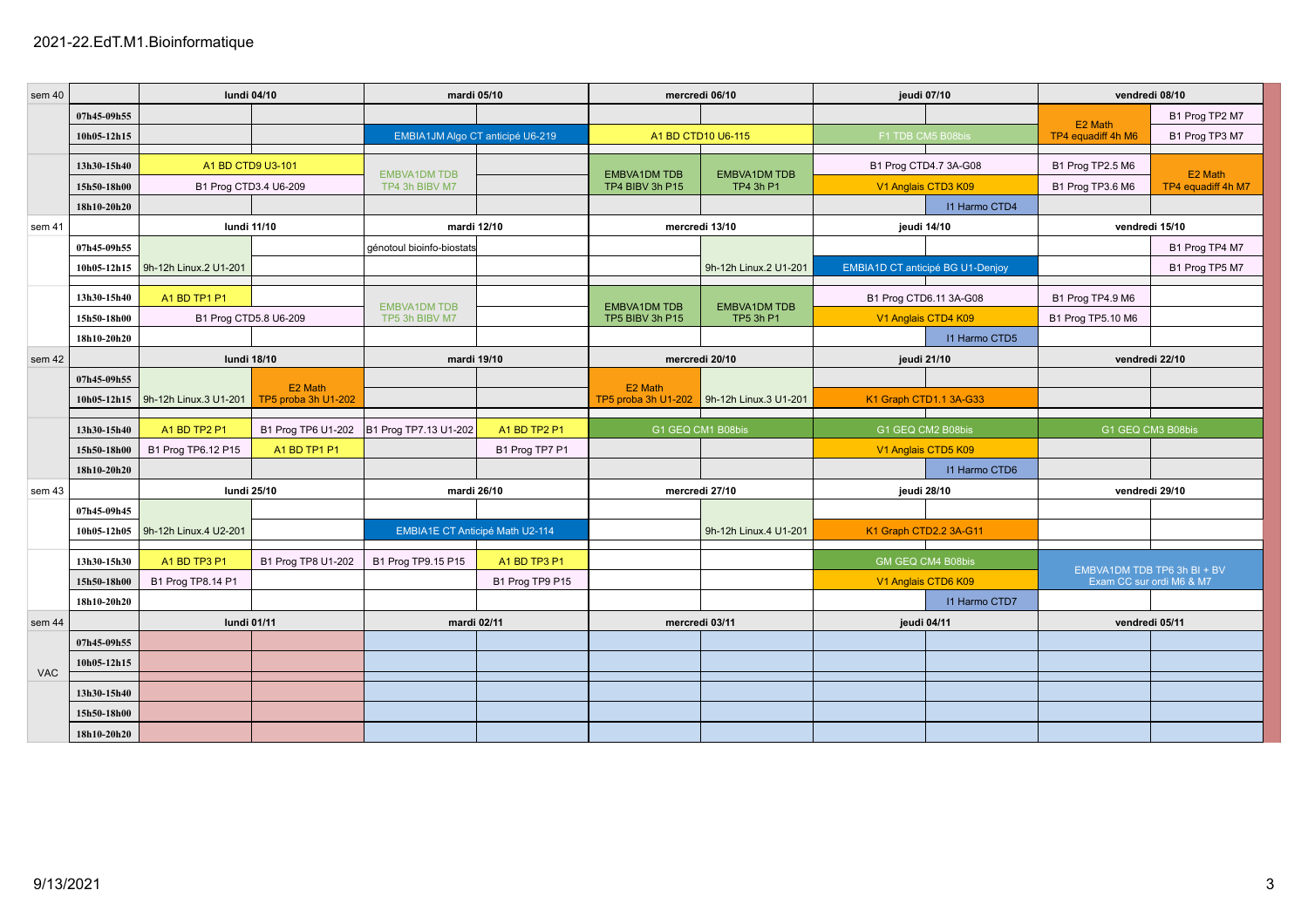| sem 45 |                            | <b>lundi 08/11</b>                  |  | mardi 09/11             |              | mercredi 10/11                          |                                      | jeudi 11/11              |                                          | vendredi 12/11         |  |
|--------|----------------------------|-------------------------------------|--|-------------------------|--------------|-----------------------------------------|--------------------------------------|--------------------------|------------------------------------------|------------------------|--|
|        | 07h45-09h55                |                                     |  |                         |              |                                         |                                      |                          |                                          |                        |  |
|        | 10h05-12h15                | C1 BioSeq CTD1 2A-C18               |  | GM GEQ TD1 (CM) B08bis  |              |                                         | K1 Graph TP1<br>3h Visu M6           |                          |                                          |                        |  |
|        |                            |                                     |  |                         |              |                                         |                                      |                          |                                          |                        |  |
|        | 13h30-15h40                | A1 BD TP4 P1                        |  |                         | A1 BD TP4 P1 | K1 Graph TP1.4                          |                                      |                          |                                          |                        |  |
|        | 15h50-18h00                | K1 Graph CTD3.3 3A-G01              |  | C2 BioSeg TP1 P15       |              | 3h Visu M7                              | C2 BioSeg TP1 P15                    |                          |                                          |                        |  |
|        | 18h10-20h20                |                                     |  |                         |              |                                         |                                      |                          |                                          |                        |  |
| sem 46 |                            | <b>lundi 15/11</b>                  |  | mardi 16/11             |              | mercredi 17/11                          |                                      | jeudi 18/11              |                                          | vendredi 19/11         |  |
|        | 07h45-09h55                |                                     |  |                         |              |                                         | K1 Graph TP2                         | BIA1E2 CCTP Math U1-     |                                          |                        |  |
|        | 10h05-12h15                | C2 BioSeq TD1 2A-C18                |  | K1 Graph CTD4.5 U4-214  |              |                                         | 3h BFS M6                            |                          | BIA1E2 CCTP Math U1-2 G1 GEQ TP1 BIBV P1 |                        |  |
|        | 13h30-15h40                | A1 BD TP5 P1                        |  |                         | A1 BD TP5 P1 |                                         |                                      |                          | G1 GEQ TP1 BI P1                         | G1 GEQ TP1 BIBV M6     |  |
|        | 15h50-18h00                |                                     |  | C2 BioSeg TP2 U1-202    |              | K1 Graph TP2.6<br>3h BFS M6             | C2 BioSeg TP2 U1-202                 | V1 Anglais CTD7 K09      |                                          |                        |  |
|        | 18h10-20h20                |                                     |  |                         |              |                                         |                                      |                          | <b>I1 Harmo CTD8</b>                     |                        |  |
| sem 47 |                            | lundi 22/11                         |  | mardi 23/11             |              | mercredi 24/11                          |                                      | jeudi 25/11              |                                          | vendredi 26/11         |  |
|        | 07h45-09h55                |                                     |  |                         |              |                                         |                                      |                          |                                          |                        |  |
|        | 10h05-12h15                | EMBIA1B CT Anticipé Prog 2A-C02     |  | K1 Graph CTD5.7 U4-214  |              |                                         | K1 Graph TP3<br>3h DFS M6            |                          |                                          | G1 GEQ CM6 B08bis      |  |
|        |                            |                                     |  |                         |              |                                         |                                      |                          |                                          |                        |  |
|        |                            |                                     |  |                         |              |                                         |                                      |                          |                                          |                        |  |
|        | 13h30-15h40                | C1 BioSeq CTD2 U6-216               |  |                         |              | K1 Graph TP3.8                          |                                      | GM GEQ CM5 B08bis        |                                          | G1 GEQ TD2 (CM) B08bis |  |
|        | 15h50-18h00                |                                     |  | C2 BioSeg TP3 P15       |              | 3h DFS M6                               | C2 BioSeg TP3 P15                    | EMBIA1G1 CR GEQ 1TP1-B07 |                                          |                        |  |
|        | 18h10-20h20                |                                     |  |                         |              |                                         |                                      |                          | 11 Harmo CTD9                            |                        |  |
| sem 48 |                            | <b>lundi 29/11</b>                  |  | mardi 30/11             |              |                                         | mercredi 01/12                       | jeudi 02/12              |                                          | vendredi 03/12         |  |
|        | 07h45-09h55                |                                     |  |                         |              |                                         |                                      |                          |                                          |                        |  |
|        | 10h05-12h15                | <b>EMBIA1B CCTP Prog P1</b>         |  | K1 Graph CTD6.9 U4-214  |              |                                         | K1 Graph TP4<br>3h FW + community M6 |                          |                                          | G1 GEQ TP2 BIBV P1     |  |
|        | 13h30-15h40                | C1 BioSeq CTD3 U6-216               |  |                         |              |                                         |                                      |                          | G1 GEQ TP2 BI P1                         | G1 GEQ TP2 BIBV M6     |  |
|        | 15h50-18h00                |                                     |  | C2 BioSeq TP4 P15       |              | K1 Graph TP4.10<br>3h FW + community M6 | C2 BioSeg TP4 P15                    | V1 Anglais CTD8 K09      |                                          |                        |  |
|        | 18h10-20h20                |                                     |  |                         |              |                                         |                                      |                          | 11 Harmo CTD10                           |                        |  |
| sem 49 |                            | lundi 06/12                         |  | mardi 07/12             |              |                                         | mercredi 08/12                       | jeudi 09/12              |                                          | vendredi 10/12         |  |
|        | 07h45-09h55                |                                     |  |                         |              |                                         |                                      |                          |                                          |                        |  |
|        | 10h05-12h15                | V1 Anglais CTD9 besoin salle 4A-K06 |  | K1 Graph CTD7.11 U4-214 |              |                                         |                                      |                          |                                          | G1 GEQ CM8 B08bis      |  |
|        |                            |                                     |  |                         |              |                                         |                                      |                          |                                          |                        |  |
|        | 13h30-15h40                |                                     |  | K1 Graph TP5            |              |                                         | K1 Graph TP5.12                      | GM GEQ CM7 B08bis        |                                          | G1 GEQ TD3 (CM) B08bis |  |
|        | 15h50-18h00<br>18h10-20h20 |                                     |  | 4h community P1         |              |                                         | 4h community P1                      | V1 Anglais CTD10 K09     | <b>I1 Harmo CTD11</b>                    |                        |  |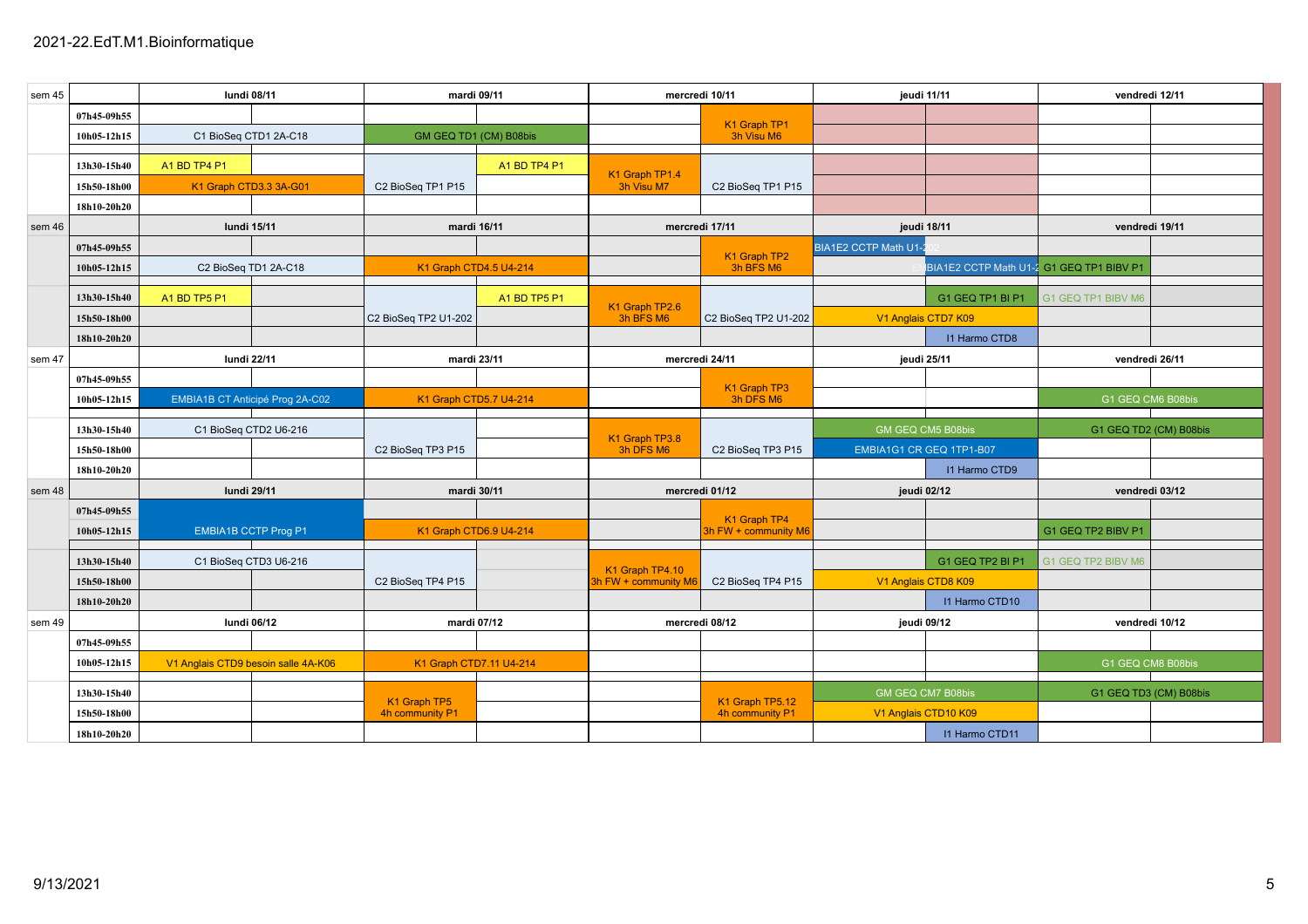| sem 50           |             | lundi 13/12                                         |  | mardi 14/12 |  | mercredi 15/12 |  | jeudi 16/12                   |                     | vendredi 17/12 |  |
|------------------|-------------|-----------------------------------------------------|--|-------------|--|----------------|--|-------------------------------|---------------------|----------------|--|
|                  | 07h45-09h55 | V1 Anglais CTD11 presentations 4A-K06               |  |             |  |                |  |                               |                     |                |  |
|                  | 10h05-12h15 | V1 Anglais CTD12 résa salle/amphi                   |  |             |  |                |  |                               |                     |                |  |
|                  |             |                                                     |  |             |  |                |  |                               |                     |                |  |
|                  | 13h30-15h40 | C2 BioSeq TD2 oraux 3A-G01<br>C1 BioSeq CTD4 3A-G01 |  |             |  |                |  | C2 BioSeq TP5 2h M6           |                     |                |  |
|                  | 15h50-18h00 |                                                     |  |             |  |                |  |                               | C2 BioSeq TP5 2h M6 |                |  |
|                  | 18h10-20h20 | lundi 20/12                                         |  | mardi 21/12 |  | mercredi 22/12 |  | I1 Harmo CTD12<br>jeudi 23/12 |                     | vendredi 24/12 |  |
| sem 51           | 07h45-09h55 | <b>VACANCES</b>                                     |  |             |  |                |  |                               |                     |                |  |
|                  | 10h05-12h15 |                                                     |  |             |  |                |  |                               |                     |                |  |
| VAC              |             |                                                     |  |             |  |                |  |                               |                     |                |  |
|                  | 13h30-15h40 |                                                     |  |             |  |                |  |                               |                     |                |  |
|                  | 15h50-18h00 |                                                     |  |             |  |                |  |                               |                     |                |  |
|                  | 18h10-20h20 |                                                     |  |             |  |                |  |                               |                     |                |  |
| sem 52           |             | lundi 27/12                                         |  | mardi 28/12 |  | mercredi 29/12 |  | jeudi 30/12                   |                     | vendredi 31/12 |  |
|                  | 07h45-09h55 | VACANCES                                            |  |             |  |                |  |                               |                     |                |  |
|                  | 10h05-12h15 |                                                     |  |             |  |                |  |                               |                     |                |  |
| <b>VAC</b>       |             |                                                     |  |             |  |                |  |                               |                     |                |  |
|                  | 13h30-15h40 |                                                     |  |             |  |                |  |                               |                     |                |  |
|                  | 15h50-18h00 |                                                     |  |             |  |                |  |                               |                     |                |  |
|                  | 18h10-20h20 |                                                     |  |             |  |                |  |                               |                     |                |  |
| sem 1            |             | lundi 03/01                                         |  | mardi 04/01 |  | mercredi 05/01 |  | jeudi 06/01                   |                     | vendredi 07/01 |  |
|                  | 07h45-09h55 | CT SESSION 1                                        |  |             |  |                |  |                               |                     |                |  |
|                  | 10h05-12h15 |                                                     |  |             |  |                |  |                               |                     |                |  |
| EXAM             |             |                                                     |  |             |  |                |  |                               |                     |                |  |
|                  | 13h30-15h40 |                                                     |  |             |  |                |  |                               |                     |                |  |
|                  | 15h50-18h00 |                                                     |  |             |  |                |  |                               |                     |                |  |
|                  | 18h10-20h20 |                                                     |  |             |  |                |  |                               |                     |                |  |
| sem <sub>2</sub> |             | lundi 10/01                                         |  | mardi 11/01 |  | mercredi 12/01 |  | jeudi 13/01                   |                     | vendredi 14/01 |  |
|                  | 07h45-09h55 | CT SESSION 1                                        |  |             |  |                |  |                               |                     |                |  |
|                  | 10h05-12h15 |                                                     |  |             |  |                |  |                               |                     |                |  |
| EXAM             |             |                                                     |  |             |  |                |  |                               |                     |                |  |
|                  | 13h30-15h40 |                                                     |  |             |  |                |  |                               |                     |                |  |
|                  | 15h50-18h00 |                                                     |  |             |  |                |  |                               |                     |                |  |
|                  | 18h10-20h20 |                                                     |  |             |  |                |  |                               |                     |                |  |
|                  |             |                                                     |  |             |  |                |  |                               |                     |                |  |
|                  |             |                                                     |  |             |  |                |  |                               |                     |                |  |